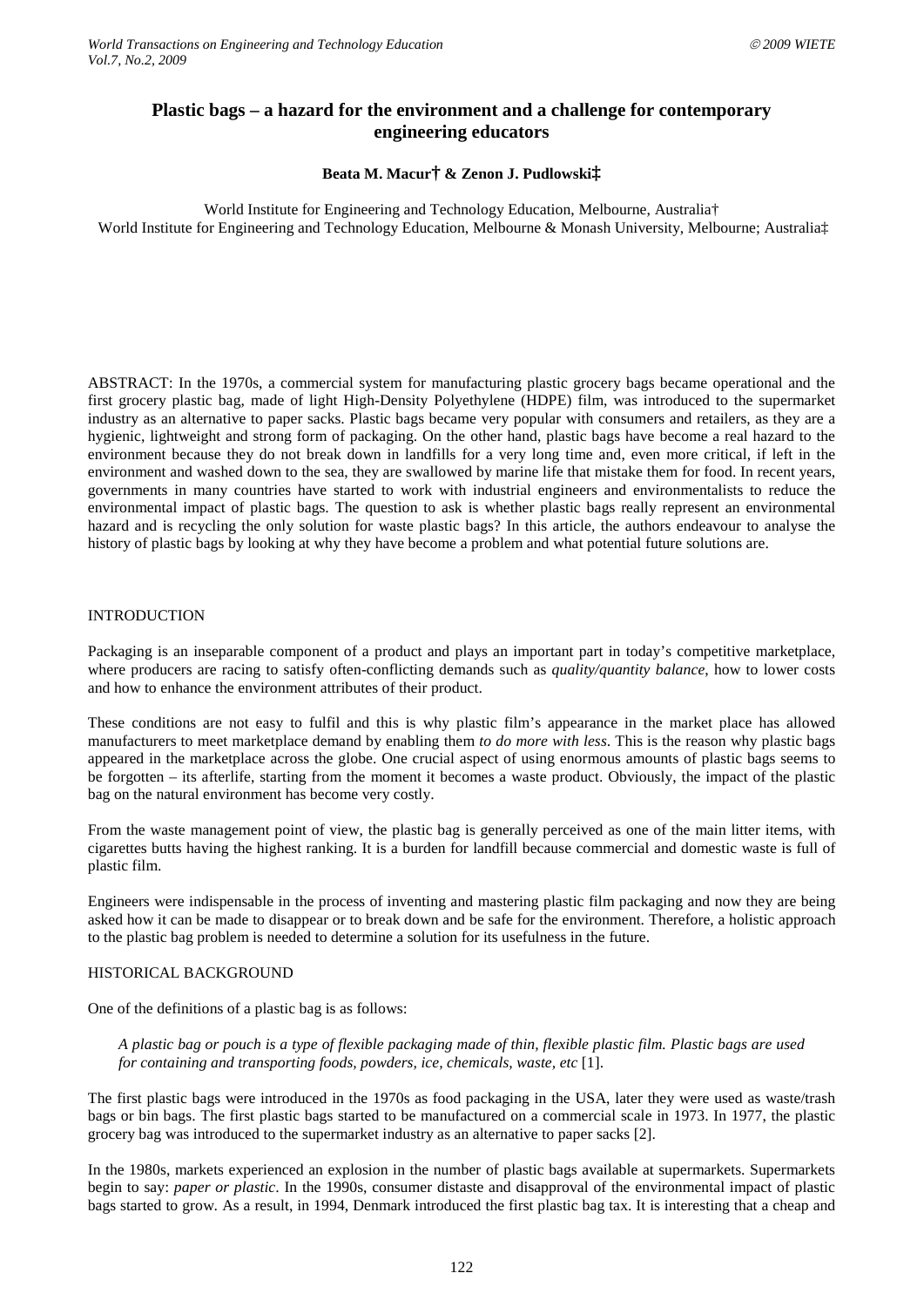convenient form of plastic film packaging has become very costly to the environment, because plastic bags can take between 400 to 1,000 years to break down and their constituent chemicals remain in the environment long after that [2].

Usually, a plastic bag is made of high-density polyethylene (HDPE) derived from crude oil. It is stated that *It takes 1.75 kilograms of petroleum (in terms of energy and raw materials) to make one kilogram of HDPE* [1].

Plastic bags became an obvious hazard for the environment in terms of their threat to wildlife, especially when disposed of inappropriately. This also means an additional cost for society and future generations. Hence, this situation can be mentioned as another example of an engineering invention used by the market economy for profit only, without thinking of the afterlife of the product, which is the cause of the waste problem today.

#### AUSTRALIA

It is acknowledged that 20 million Australians use 6.7 billion plastic check-out bags every year. The reason that so few people can use so much plastic says a lot about the wasteful habits of today's Australians; this constitutes the use of nearly one plastic bag per person per day. At least 80 million plastic bags end up as litter on our beaches, streets and parks. Australian Local and State Governments spend over \$200 million a year on picking up litter [3]. It has been also pointed out that …*For some time now, the grave environmental problems caused by plastic shopping bags have received attention in Australia* [4].

Australia is ranked as one of the top countries for its high awareness of the environment and nature issues by members of its society but unfortunately it is facing the same waste issues (i.e. the plastic bag problem) as other western countries, because about 4 billion HDPE plastic bags are imported every year. One attempt to reduce the impact of plastic bags on the environment since 2002 has been when the *Federal Government and the Australian Retailers Association (ARA) … agreed to cut plastic check-out bag usage by 25 per cent by the end of 2004, rising to 50 per cent a year later. Environment Ministers support the total phasing out of light single use plastic bags within five years* [3].

Actually, in many supermarkets and other retailers calico bags are available at very low cost (about \$1 each) as a replacement for plastic bags. Many towns undertook the challenge supported by Planetark or Ecorecycle/Sustainability Victoria to become a *Plastic Bag Free Town*, whereby no shops in a town would allow plastic bags to be offered. However, fewer than 3% of Australia's plastic bags are currently being recycled, despite recycling facilities being available at major supermarkets. In many council areas, plastic bags are the single main contaminant of kerbside recycling. Some local councils employ staff whose sole job is to collect bags that might end up as litter flying out of landfill [3].

A simple conclusion can be drawn here that the plastic bag problem could have been avoided in Australia, because there was no need for the Australian market to follow other western countries' mistakes.

#### EUROPE

Generally, European countries started dealing with the plastic bag problem earlier than Australia, as early as the 1980s. There are already solutions to this problem in countries within the European Union.

As with many other waste management issues, the plastic bag problem is not alone to be somehow regulated by governments. Levies and taxes seem to be the simplest and most powerful tools available to governments in order to execute equity for buyers and producers of plastic bags.

For example, a tax on plastic shopping bags in the Republic of Ireland, introduced as one of the first in Europe in 2002, has cut their use by more than 90%. A charge of 0.15  $\epsilon$  per bag resulted in the reduction of 1.1 billion plastic bags used and added millions of Euros into revenue. Shoppers are being encouraged to use calico reusable bags, which has also evidently raised the environmental awareness throughout the nation [7].

After Ireland's success in introducing the plastic bag levy other European countries are likely to follow. France and Belgium are already encouraging reusable or biodegradable bags. England is keen to introduce a plastic bag levy, and Italy started to be *sick of* the plastic bag epidemic. In Germany, retailers do not supply any packaging in grocery stores unless the buyer pays for it.

To justify the governmental tax on plastic bags in Europe, it is worth highlighting that the recycling of plastic bags is not efficient economically or environmentally. Many European countries have already tried to encourage people to recycle plastic bags, but very few customers returned them to shops for reprocessing. It is simple: when one pays for something, one values it.

However, while the levy on plastic bags is helping to reduce the use of plastic bags, the issue of cutting their use is crucial and this is being currently introduced throughout European countries. Unfortunately, these processes are happening much slower in those countries that have recently joined the EU.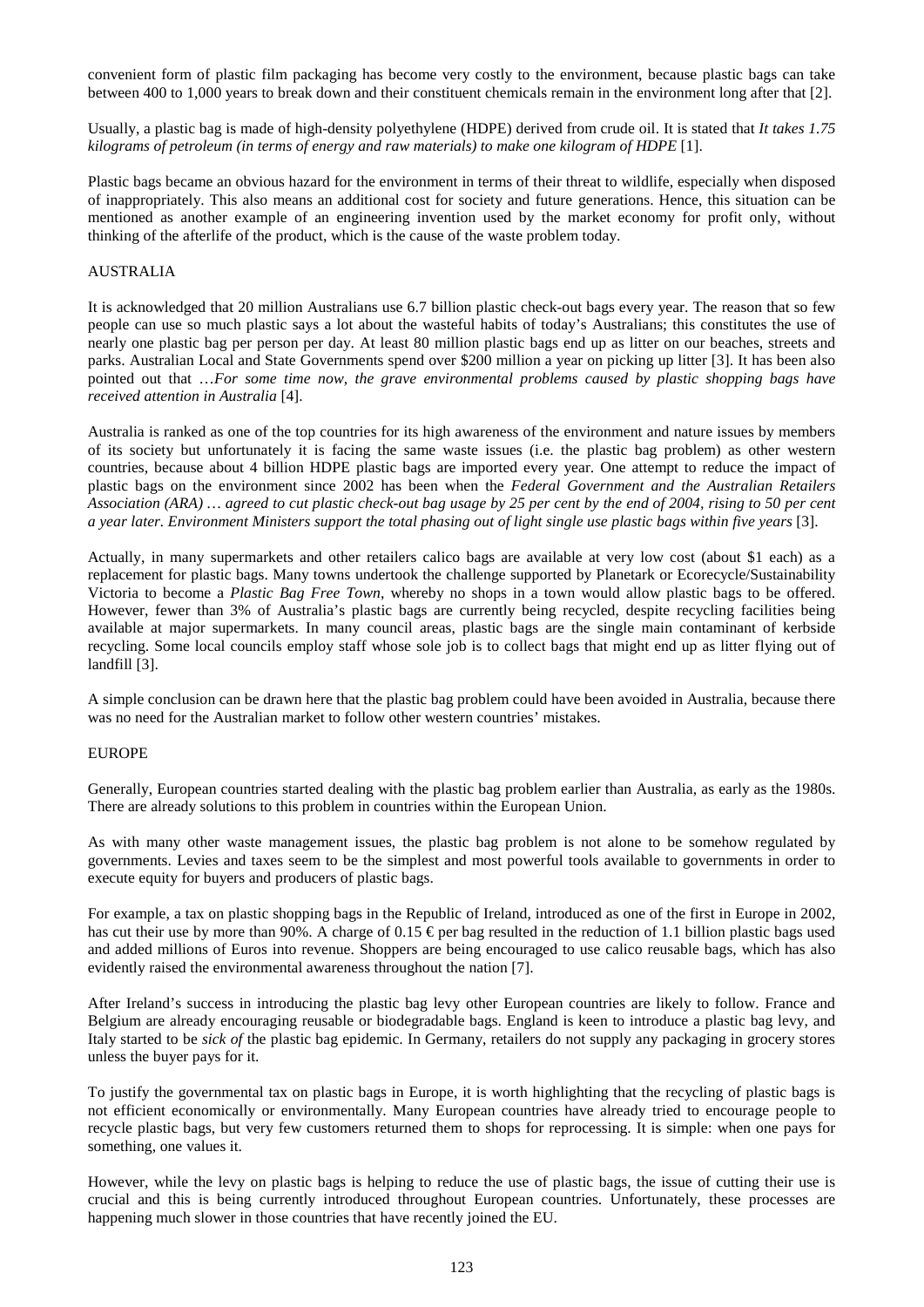#### PLASTIC BAG PROBLEMS IN OTHER DEVELOPPED AND UNDER-DEVELOPPED COUNTRIES

It is generally known that waste disposal standards are set in developed countries but the situation in developing countries is entirely different. Most of the developing countries do not have waste management standards or are trying to adopt them from developed countries, which are not always suitable and appropriate to their situation.

The plastic bags' case is one whereby developed countries do not always lead by example, especially in the environmental protection field. It is stated that:

*Countries from Taiwan to Uganda, and cities including Dhaka in Bangladesh, have either banned plastic bags out-right or imposed a levy on consumers*. *But critics say the US is years behind countries in Europe, Asia and Africa,* [where] *plastic bags are favoured because they are cheap and durable* [5].

The excessive number of plastic bags being used in the USA is worrying because the raw material for their production is very costly, and it is an American myth that they are free. About 12 million barrels of oil are used to make the bags consumed in the USA each year [5]. In addition, from the waste management point of view, a lifecycle of a product has to be considered from raw material to its safe disposal. So far, none of this information concerning plastic bags is passed on to the American consumer, whose opinion is cited here: *plastic bags come from plastic bag land* and further …*We don't think about where they come from and where they are going* [5].

Other countries such as Pakistan and India are on the way to increasing awareness of the issue and setting up measures to control plastic bag use because they became a real problem if mixed with other human, animal and industrial residues. Hong Kong is conducting a study on the shopping bag levy in order to reduce its environmental impact. Japan is also undertaking actions to reduce plastic bag use, such as stickers for paid items instead of packing them in polyethylene bags, and is also close to introducing a plastic bag levy [8].

#### WHY HAS THE CHALLENGE OCCURED?

The plastic bag problem has grown up fairly rapidly from being only a waste problem on the municipal level to a global health and life threatening issue, which can be characterised in the following points:

- Plastic bags are a real hazard for the environment and especially today when they are in mass production between four to five trillion is produced globally each year – there is no universal regulation about their disposal and their afterlife threat to the natural environment;
- If they end up as litter in waterways and clog drains of storm water, it poses a direct threat to storm water systems. For example, in India, during last monsoon rains they choked drainage systems, which brought additional loss of life, and losses to the economy [8];
- Lots of rubbish with plastic bag content is floating across oceans (i.e. creating the *Great Pacific Garbage Patch, where millions of tonnes of garbage – from plastic bags to footballs, buckets and fishing nets – has gathered over the past 50 years*)*.* It goes on to say that …*It is almost like plastic soup. It is endless for an area that is maybe twice the size of the continental United States* [9].

This *plastic soup* around the globe is about to spill over to make the whole of humanity face this problem. One hopes that it will be dealt with appropriately before it is too late.

It is evident that the plastic bag, once an innovative product, became very dangerous and difficult to deal with on a global scale. What will be the solution for the future of plastic bags? It is difficult to answer this question because of its complex nature. This problem has occurred because the major tool for driving sustainable production and consumption of plastic bags, which is a Life Cycle Analysis (LCA) of a product, was neglected. It is highly possible that the plastic bag afterlife at the beginning was not so important simply because its production quantity was low. Unfortunately, a lack of monitoring and proper care in this matter has brought us all to today's situation. It should also be stated that plastic bag litter is considered an environmental crime and, as such, has become a legal issue. There is no point of finding out who is responsible for the plastic bag problem today, because we are all concerned about it. However, it is necessary to point out the responsibilities for the problem and to identify those responsible for its solution.

## THE ROLE OF ENGINEERS AND EDUCATORS IN THE FUTURE

It is evident that a consolidated effort is needed to target the plastic bag problem in order to save our environment, not only for ourselves but also for future generations. It is a great challenge for engineers and engineering educators to search for solutions and to break down the conspiracy of silence on plastic bags over their consumption and inappropriate disposal around the world. In addition, a well-constructed education programme for the general public is needed. Taking only public education and levy mechanisms into consideration, is obviously not enough to stop the *appetite* for plastic bags. A plastic bag levy creates complications rather than solutions to this problem, because the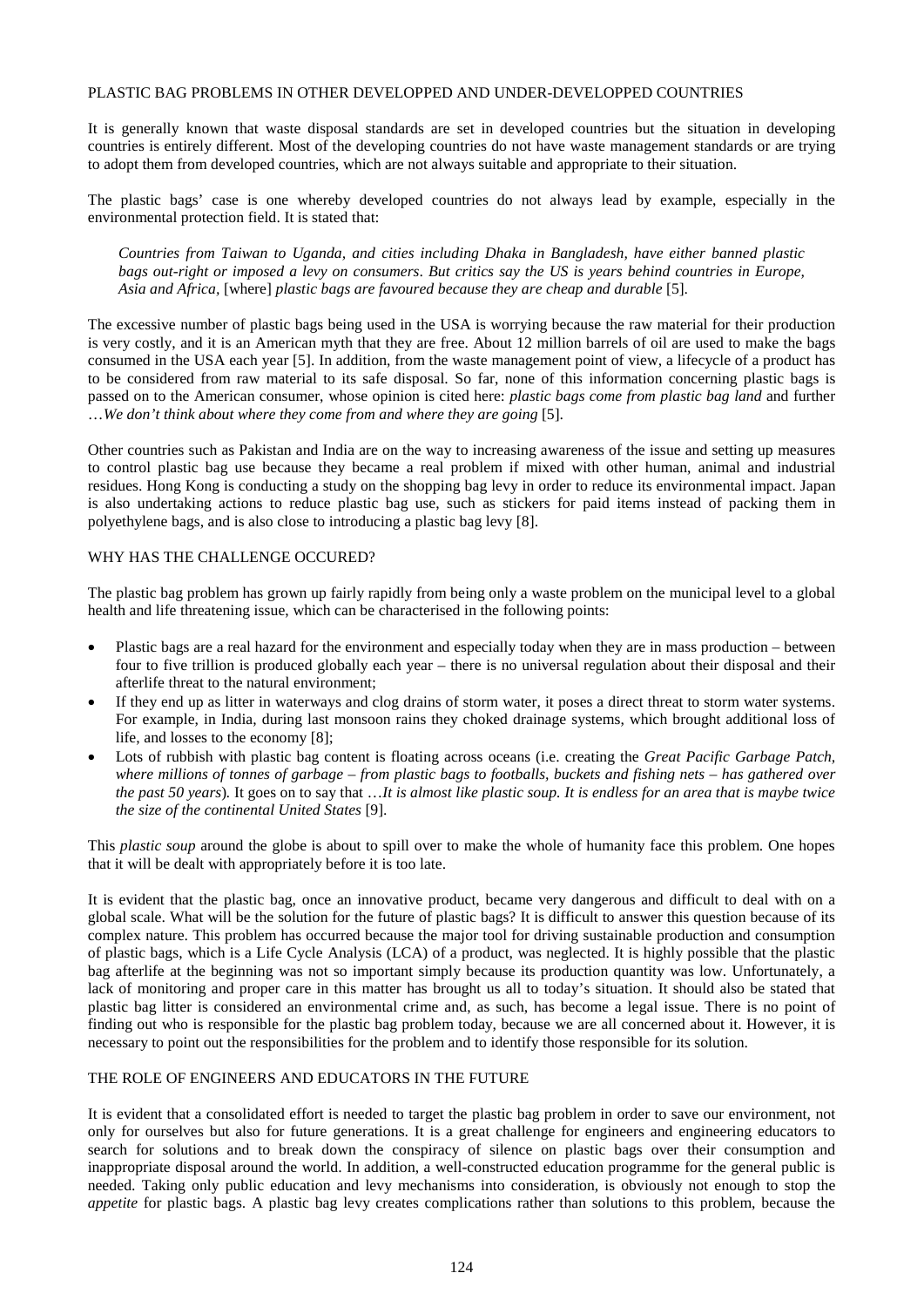consumer has already paid for the bags, and to dispose them may not be the best option for the consumer. Blaming and targeting plastic bag manufacturers and big retailers is not a viable solution as the problem is much more complex.

As stated in the *Innovations in Engineering Education, Curriculum, and Infrastructure* (IEECI) program, which supports research in engineering education, one of the pillars of its programme is the *integration of sustainability into engineering education.* It also states that:

*Engineering leadership education is emerging as a topic in engineering institutions worldwide. But the review of international* best practices *in engineering leadership education says a lack of resources, expertise, and formal networks in the nascent field is causing concern in a professional threatened by a diminishing focus on the notion of the* engineer-as-doer [10].

Engineers need to become the ones involved in generating and proposing solutions for the plastic bag problem around the world as they have the best knowledge of the product coming from the extraction of the raw materials through to processing, transport, use, re-use and recycling.

Engineering curricula should include mechanisms on how best to apply research into the world trade market. It would be appropriate and, indeed desirable, if engineers were given, at the very beginning of their course, suitable training on how to perform best throughout their study and, what is even more important, on how to perform in the new world market at the same time contributing to their advancement in science and technology.

This scientific knowledge should form the basis for governments around the world in their search for a programme of solutions to the plastic bag problem. Surely, engineers and educators should be the key partners in such a programme.

## TASKS FOR ENGINEERING EDUCATORS

The market economy has made use of the engineering discovery of HDPE film and fabricated plastic bags but has never asked the question: *what is on the other side of the pipe?* That is, where plastic bags end up as waste.

As mentioned before, Life Cycle Analysis (LCA) was neglected and now all of humanity has to pay the price, as there is a global invasion of plastic bags without clear indications for the solution of this problem. Rethinking this product design is crucial for change to occur. This requires the rethinking of the use of the resources and materials for efficiency and for a reduced environmental impact, in order to improve living standards.

One of the possible solutions to the plastic bag problem is an engineered invention of biodegradable plastic film, which decomposes when exposed to air, water or sunlight. Such bags, when decomposing, consuming oxygen and release chemical residues, which is not desirable, especially when they end up in waterways.

The process of breakdown of a plastic biodegradable bag is much quicker than a regular plastic bag, but this strategy does not address the consumption part of the problem, because people might very quickly start to overuse them.

The illusion that plastic bags are free has to be publicly denied, because neither biodegradable nor old plastic bags are free. The combined cost of raw materials, including energy consumed during the production process and the pollution of the environment can not be neglected. The consumer pays for them through higher prices of purchased products and will have to pay for their disposal. This is unjust to the average consumer to be charged for an item that they never asked for. It has been pointed out that:

*One major current trend in engineering leadership education is the development of the student's global awareness and their ability to work on complex cross-national projects – which is seen by many as the environment within which the engineering leader of the future will need to operate*…[10].

Therefore, it is hoped that as stated further …*The trend towards a more* global *view of leadership education …would continue* [10].

In order to improve future engineering communication across the industry, it would be appropriate if the consulting engineering body joined forces with engineering educators in devising and developing modern and relevant engineering education curricula. This opinion is based on many examples of waste companies and local governments employing specialised engineering firms to advise and cooperate with technical universities on issues and matters related to waste management and curricula development.

Engineering educators could be helpful in creating a future for plastic bags, by putting science to work by creating sustainable solutions essential for a better, safer and healthier life for people everywhere. Certainly, engineering educators, cooperating with sociologists observing people's behaviour, would bring innovative and enriched solutions to the global plastic bag dilemma.